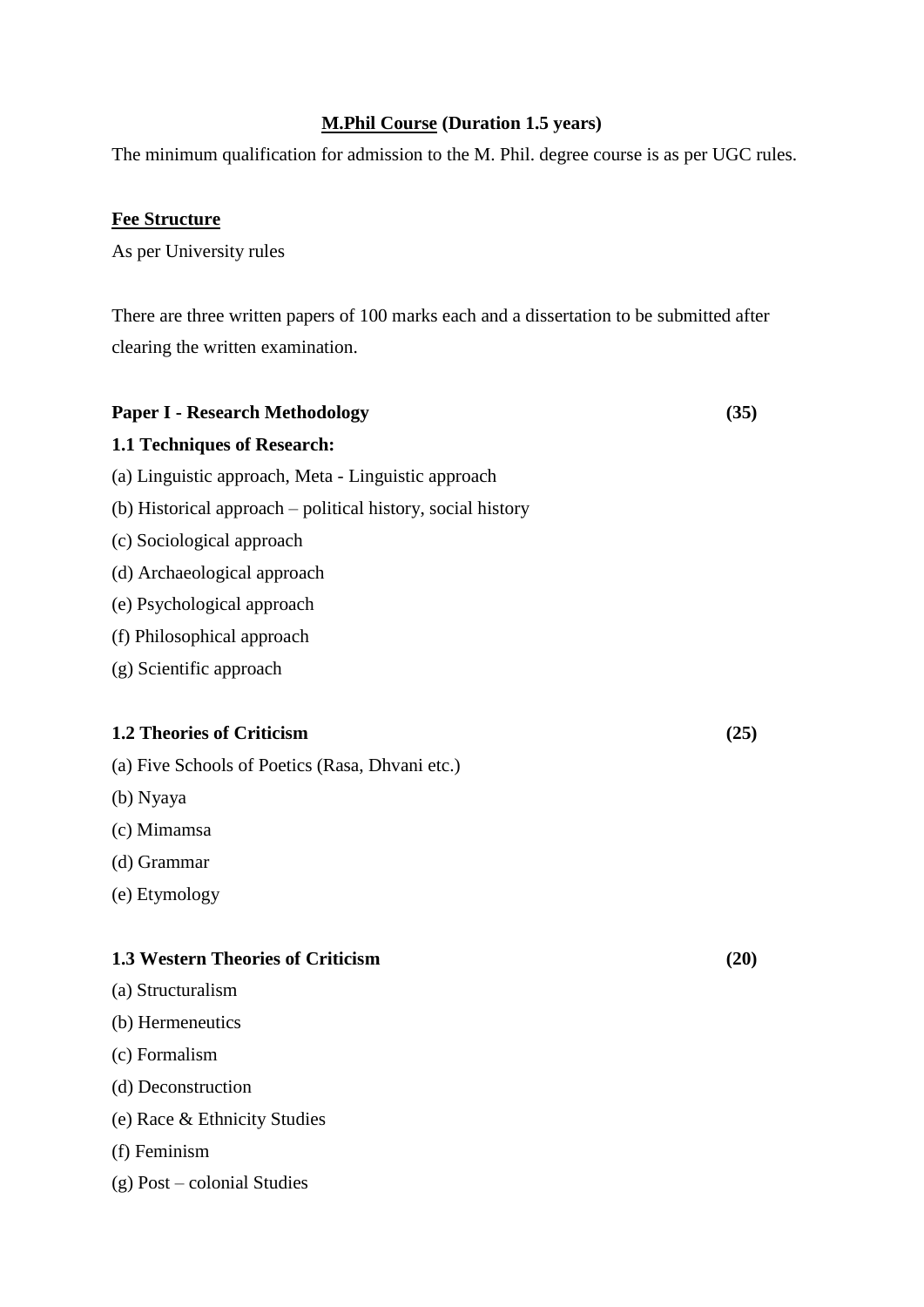#### **1.4 Data Collection (20)**

- (a) Documentation
- (b) Data Processing
- (c) Abbreviations and Footnotes
- (d) Bibliography
- (e) Appendices, Charts and Tables
- (f0 Proof reading
- (g) Editing a manuscript and Textual Criticism

# **1.5 Internal Assignment (20)**

#### Recommended Reading:

- (1) A methodology for social research, Giden Sjoberg and Nett Roger
- (2) Research Methods, Ram Ahuja
- (3) Samshodanapaddhati, prakriya va antaranga, D.K. Santh
- (4) Sodhavignanakosa, D.K. Santh
- (5) Samshodadanasiddhanta ani paddhati, S.D. Kahrade
- (6) Elements of Research, Whitney, F.L.
- (7) Qualitative Methods in Sociolinguistics, Johnstone, B.
- (8) Research Methods and Statistis, A Critical Thinking Approach, Thomson., U.S/

#### Paper II **- History and Development of Language.** Total Marks (100)

| 2.1 Origin & Development of Sanskrit as a language. | (20) |
|-----------------------------------------------------|------|
| (a) Classification of Languages                     |      |
| (b) Stages in the development of Sanskrit language  |      |
| (i) Vedic (ii) Epic (iii) Classical (iv) Modern     |      |
|                                                     |      |
| 2.2 Different Literary Forms.                       | (20) |

- (a) Prose
- (b) Poetry
- (c) Drama
- (d) Campu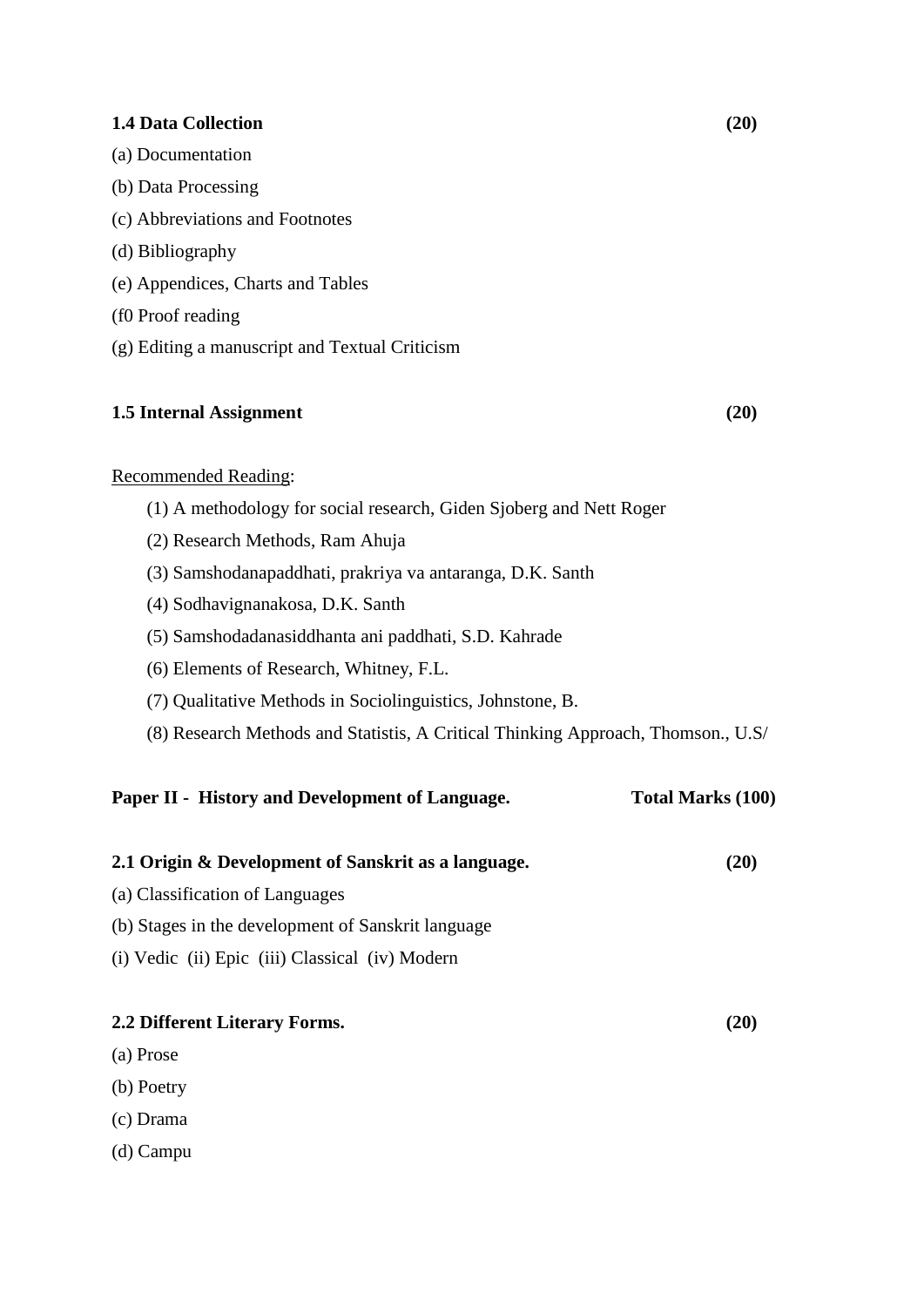# **2.3 Recent Trends in Sanskrit literature (20)**

(a) Novels

- (b) Poetry
- (c) Autobiography
- (d) Short Stories

(e) Translations from Indian/ Foreign Languages in Sanskrit. E.g. (Tuka Vakti,

Manapamanam)

(f) Contemporary Trends: (i) Street plays (ii) Periodicals (iii) Translations (iv) Script writing (v) Media Expression

| 2.4 Recent Trends in Sanskrit Research           |                   | (20)              |
|--------------------------------------------------|-------------------|-------------------|
| (a) R.G. Bhandarkar                              | (b) D.D. Kosambi  | $(c)$ P.V. Kane   |
| (d) Oldenberg                                    | (e) H.D. Velankar | $(f)$ S.A. Dange  |
| $(g)$ R.N. Dandekar                              | (h) Max Muller    | (i) B.R. Ambedkar |
| (i) Maurice Winternitz<br>(m) Ananda Coomarswamy | (k) V. Raghavan   | $(l)$ A.B. Keith  |

#### **2.5 Internal assignment (20)**

#### Recommended Reading:

- 1. History of Indian Literature, Winternitz M.
- 2. History of Sanskrit Literature, Keith A.B.
- 3. Sanskrit Drama, Keith A.B.
- 4. Abhijat Sanskrit Itihas, Dr. Manjusha Gokhale, Dr. Uma Vaidya, Dr. Gauri

### Mahulikar.

- 5. Sanskrit Sahityachya Soppattika Itihas, Karambelkar
- 6. Sanskrit Vanmaya kosha, Shri B. Varnekar, Part 1 4
- 7. Sanskrit bhashecha Itihas va Purvetihas, Dr. G.B. Palsule
- 8. Yubhata: Sansksritam prati, Dr. G.B. Palsule.

# **Paper III** (100)

(A student is expected to choose any one of the five options stated below)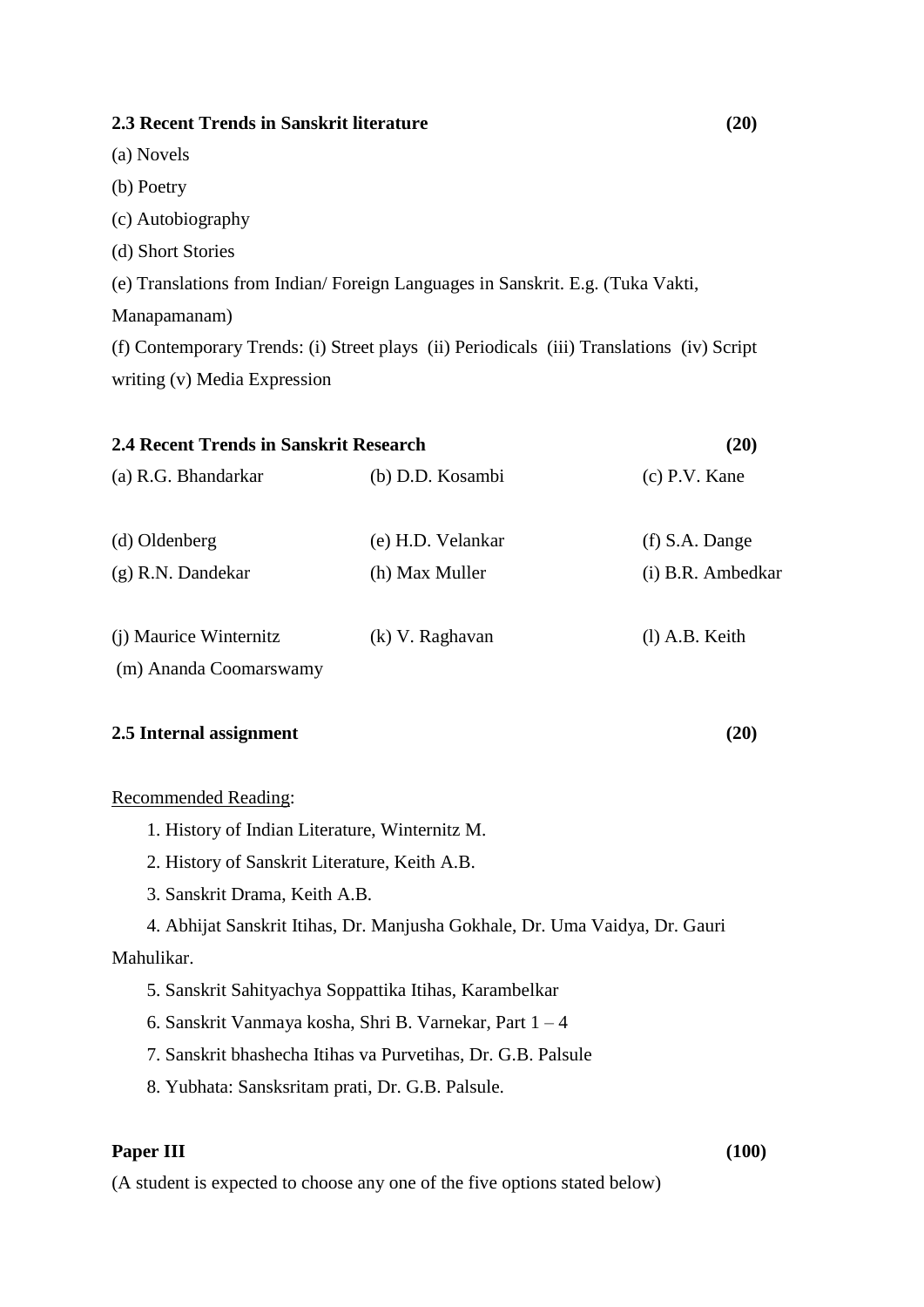(Study of Nyaya and Mimamsa systems is compulsory for all students: Marks 20)

# **Nyaya and Mimamsa**

Recommended Reading:

- 1. Hermeneutics and Language in Purvamimamsa, Gachter Othmar
- 2. Mimamsa Philosophy of Language, Panse, Ujjwala

# **3.1 Grammer & Linguistics**

- (a) Syntax
- (b) Semantics
- (c) Morphology
- (d) Phonology

Recommended Reading:

- 1. Wilson Philological, Gune's Lecture
- 2. Introduction to Philology, Bhagawat, Durga.
- 3. Systems of Sanskrit Grammar, Belvalkar, S.K.
- 4. Panini, Cardona, George
- 5. Panini, Goldstucker
- 6. Dr. Ghatage Wilson Philological

# **3.2 Eastern & Western Philosophy**

- (a) Ontology
- (b) Epistemology
- (c) Eschatology
- (d) Metaphysics

## Recommended Reading:

- 1. History of Western Philosophy, Thilly, F.
- 2. Outline of Indian Philosophy, Hiriyanna
- 3. Bharatiya Tatvagnanachi Ruparesha, B.G. Ketkar
- 4. Marathi Tatvagnan Mahakosa, D.D. Vadekar
- 5. History of Western Philosophy G.N. Joshi
- 6. Critical Survey of Indian Philosophy C.D. Sharma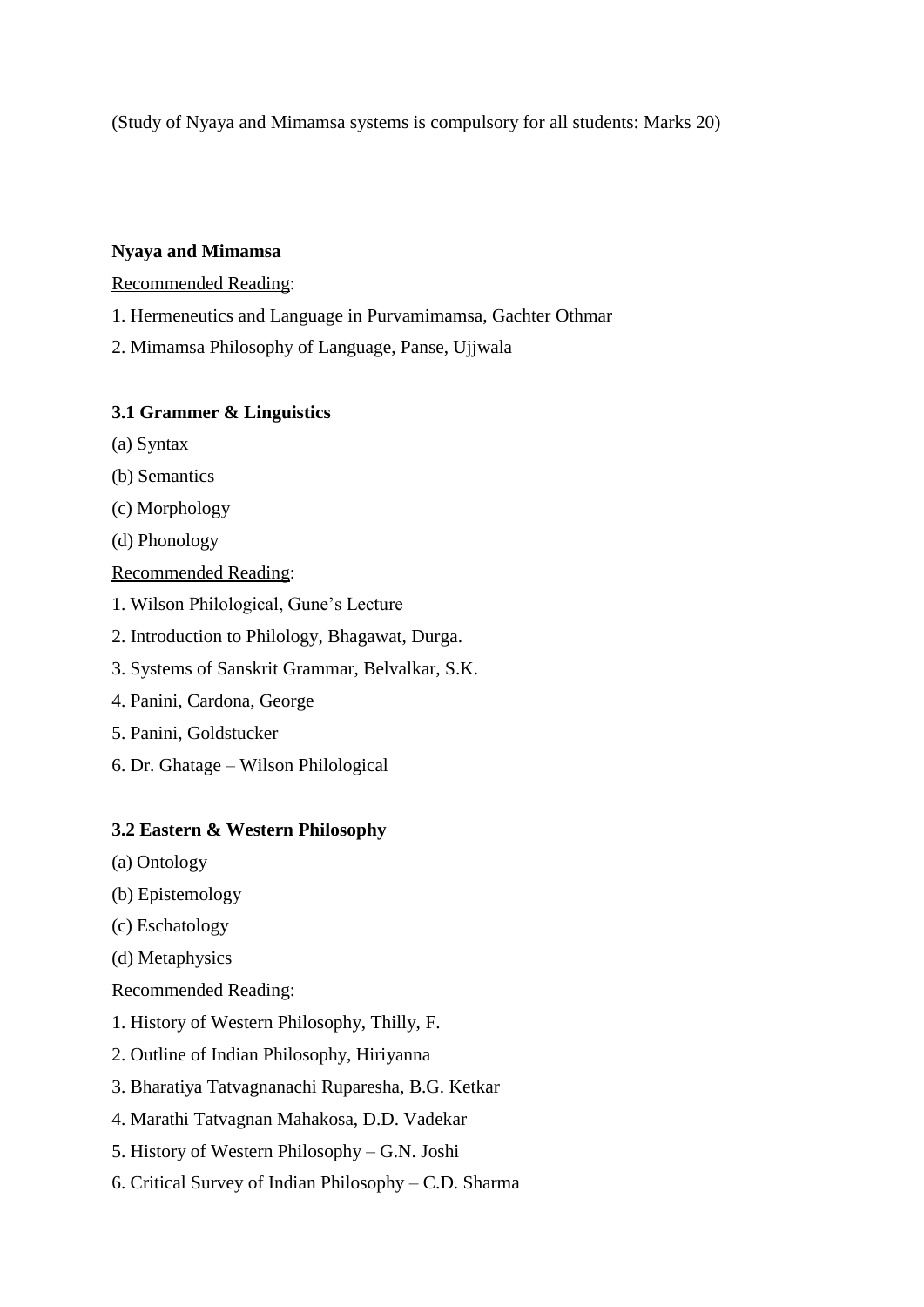# **3.3 Veda & Purana**

- (a) Theories of Interpretation
- (b) Cosmology
- (c) Theology
- (d) Etymology

# Recommended Reading:

- 1. History of Vedic Literature, Vaidya, C.V.
- 2. Vedic Mythological Tracts, Dandekar, R.n.
- 3. Encyclopaedia of Puranic Beliefs and Practices, Vol. I V, Bange, S.A.
- 4. Puranic Encyclopaedia, Vettam, Mani.
- 5. Vaidik Sanskriticha Itihas, Tarktirtha Lakshmanashastri Joshi
- 6. Hindu Dharma ani Tavagnana, Dange, S.A.
- 7. Prachin Bharatiya Sahityacha Itihas, Part 1, Dange, S.A.
- 8. Puranavimarsha, Upadhyay

# **3.4 Poetics & Aesthetics**

- (a) Vakrokti
- (b) Anumiti
- (c) Symbology
- (d) Prosody

Recommended Reading:

- 1. History of Indian Poetics, Kane, P.V.
- 2. Critical Approaches to Literature, David, D.
- 3. Saundaryamimansa, Patankar, R.B.
- 4. Bharatiya Sahityashastra, G.T. Deshpande
- 5. Rasa-Bhava Vichar, Kangle, R.P.
- 6. Sahitya ani Saundarya, B.v. Mardekar
- 7. Rasacharcha, Padmakar Dadekar

## **3.5 Ancient Indian Law & Administration**

- (a) From Epigraphic Material
- (b) Arthashastra Tax System and Portfolios
- (c) Types of Government in Ancient India and Greece